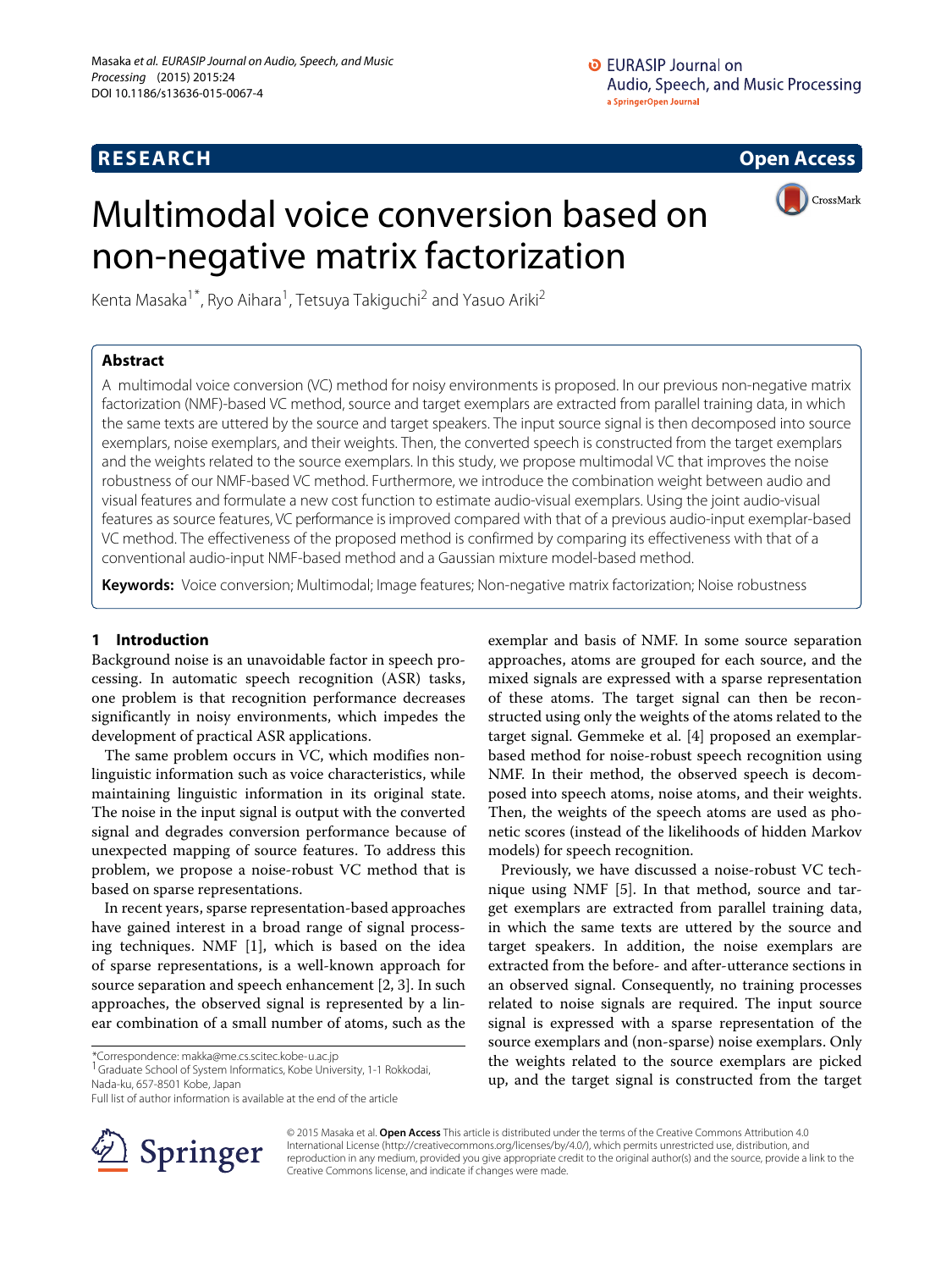exemplars and the picked-up weights. This method has demonstrated better performance than the conventional Gaussian mixture model (GMM)-based method [\[6\]](#page-7-5) in VC experiments using noise-added speech data. However, the performance of the method was not sufficient for practicaluse.

Audio-visual speech recognition which uses dynamic visual lip and audio information has been studied as a technique for robust speech recognition in noisy environments. In audio-visual speech recognition, there are three priminary integration methods: early integration [\[7\]](#page-7-6), which connects the audio feature vector with the visual feature vector; late integration [\[8\]](#page-7-7), which weighs the likelihood of the result obtained by a separate process for audio and visual signals, and synthetic integration [\[9\]](#page-7-8), which calculates the product of the output probability in each state. A discrete cosine transform (DCT) is widely used as a visual feature in audio-speech recognition. Previously, we have proposed audio-visual speech recognition using a visual feature extracted from an active appearance model [\[10,](#page-7-9) [11\]](#page-7-10). The feature contains shape information that expresses lip movement and texture information that expresses intensity changes, such as tooth.

In this study, we propose a multimodal VC technique using NMF with a combination weight between audio and visual features. The visual information is extracted from videos that capture the lip movement of utterances. The extracted visual features are connected to the audio features and used as source exemplars. The input noisy audio-visual feature is represented by a linear combination of source and noise exemplars. Then, the source exemplars are replaced with related parallel target exemplars extracted from clean audio features. The effectiveness of the proposed method has been confirmed by comparing it with that of the conventional audio-input NMF-based method and the conventional GMM-based method.

The remainder of this paper is organized as follows. In Section [2,](#page-1-0) related works are introduced. In Section [3,](#page-2-0) the proposed method is described. Experimental data are evaluated in Section [4](#page-5-0) and conclusions are presented in Section [5.](#page-7-11)

## <span id="page-1-0"></span>**2 Related works**

VC is a technique for converting specific information to speech while maintaining other information within the utterance. One of the most popular VC applications is speaker conversion [\[6\]](#page-7-5) where a source speaker's voice individuality is changed to that of a specified target speaker such that the input utterance sounds as though the specified target speaker has spoken the utterance.

Other studies have examined several tasks that use VC. Emotion conversion is a technique that changes emotional information in input speech while maintaining linguistic information and speaker individuality [\[12,](#page-7-12) [13\]](#page-7-13). VC has also been adopted as assistive technology that reconstructs a speaker's individuality in electrolaryngeal speech [\[14\]](#page-7-14), disordered speech [\[15\]](#page-7-15) or speech recorded by nonaudible murmur microphones [\[16\]](#page-7-16). Recently, VC has been used for ASR and speaker adaptation in text-to-speech (TTS) systems [\[17\]](#page-7-17).

Statistical approaches to VC are the most widely studied [\[6,](#page-7-5) [18,](#page-7-18) [19\]](#page-7-19). Among these approaches, a GMM-based mapping approach [\[6\]](#page-7-5) is the most common. In this approach, the conversion function is interpreted as the expectation value of the target spectral envelope, and the conversion parameters are evaluated using minimum mean-square error (MMSE) on a parallel training set. A number of improvements to this approach have been proposed. Toda et al. [\[20\]](#page-7-20) introduced dynamic features and the global variance (GV) of the converted spectra over a time sequence. Helander et al. [\[21\]](#page-7-21) proposed transforms based on partial least squares (PLS) in order to prevent the over-fitting problem associated with standard multivariate regression. In addition, other approaches that make use of GMM adaptation techniques [\[22\]](#page-8-0) or eigenvoice GMM (EV-GMM) [\[23,](#page-8-1) [24\]](#page-8-2) do not require parallel data.

Our VC approach is exemplar-based, which differs from conventional GMM-based VC. Exemplar-based VC using NMF has been proposed previously [\[5\]](#page-7-4). We assume that our NMF approach is advantageous in that it results in a more natural-sounding converted voice compared to conventional statistical VC. The natural sounding converted voice in NMF-based VC has been confirmed [\[25\]](#page-8-3). Wu et al. [\[26\]](#page-8-4) applied a spectrum compression factor to NMFbased VC to improve conversion quality. However, the effectiveness of these approaches was confirmed using clean speech data; thus, their utilization in noisy environments was not considered. Noise in the input signal may degrade conversion performance due to unexpected mapping of source features.

The contributions of this paper are summarized as follows. First, we propose multimodal exemplar-based VC for noisy environments. The effectiveness of conventional VC approaches has been confirmed with clean speech data; however, their utilization in noisy environments was not considered. Therefore, noise-robust VC is required for real environments because noise in the input signal may degrade conversion performance due to unexpected mapping of source features. The main framework for exemplar-based multimodal VC has been proposed previously [\[27,](#page-8-5) [28\]](#page-8-6). In this paper, we evaluate our multimodal VC using continuous digital utterances which have been used in most studies related to audio-visual signal processing. Second, we have conducted detailed objective evaluation and confirmed the effectiveness of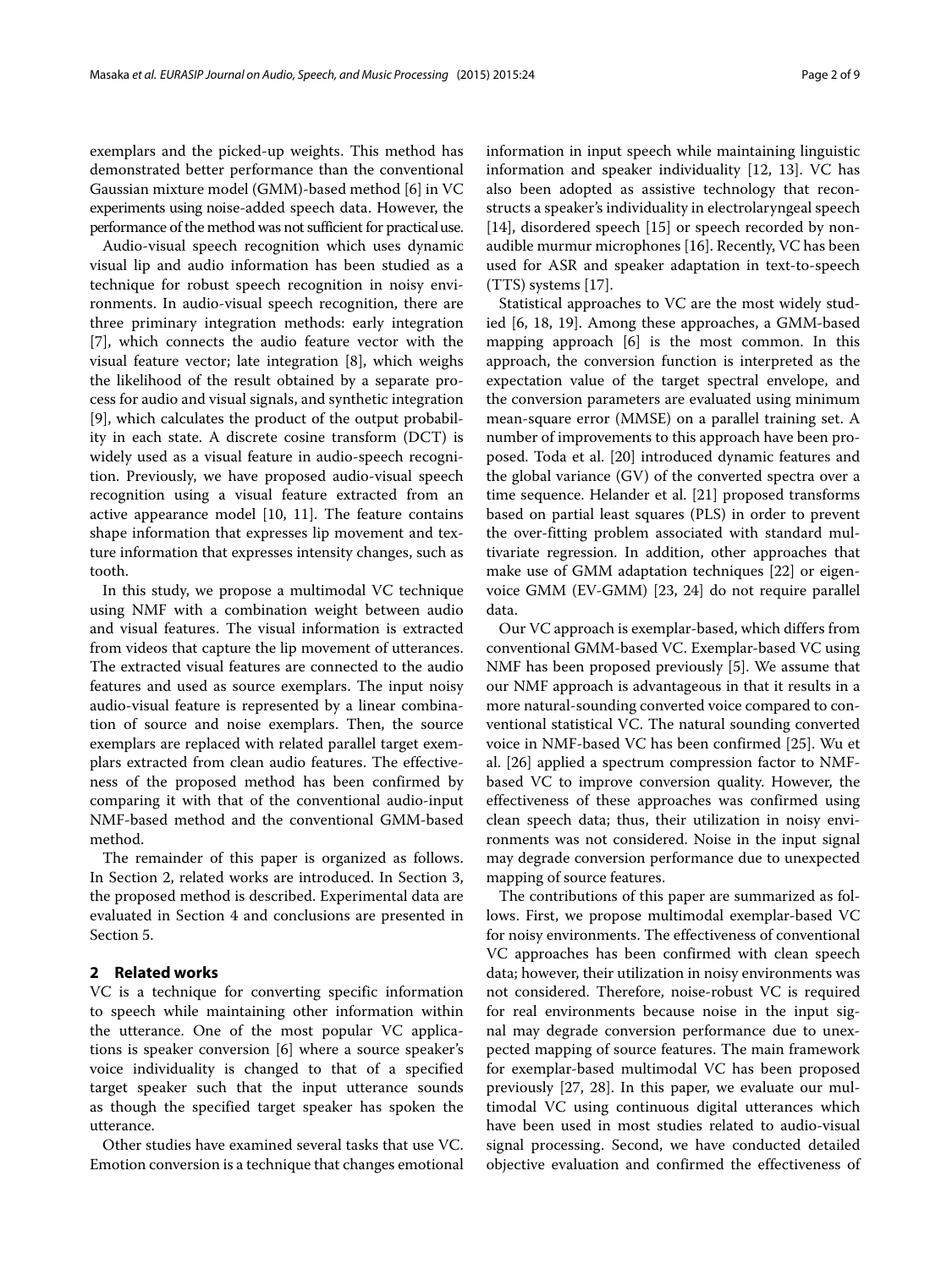visual data in VC. Note that we analyzed the performance of the proposed method for vowel and consonant parts separately. The evaluation revealed that visual input data improved the conversion quality of the consonant part. Third, we conducted subjective evaluations and confirmed that the proposed multimodal VC reduces noise effectively compared to conventional VC.

#### <span id="page-2-0"></span>**3 Multimodal voice conversion**

#### **3.1 Basic approach**

In approaches based on sparse representations, the observed signal is represented by a linear combination of a small number of bases.

$$
\mathbf{x}_{l} \approx \sum_{j=1}^{J} \mathbf{w}_{j} h_{j,l} = \mathbf{W} \mathbf{h}_{l}
$$
 (1)

Here, **x***<sup>l</sup>* represents the *l*-th frame of the observation, and  $w_j$  and  $h_{j,l}$  represent the *j*-th basis and the weight, respectively.  $\mathbf{W} = [\mathbf{w}_1 \dots \mathbf{w}_J]$  and  $\mathbf{h}_l = [h_{1,l} \dots h_{J,l}]^T$  represent the collection of bases and collection of weights, respectively. When the weight vector  $h_l$  is sparse, the observed signal can be represented by a linear combination of a small number of bases with non-zero weights. In this paper, each basis represents the exemplar of the speech or noise signal, and the collection of exemplar **W** and the weight vector  $\mathbf{h}_l$  are referred to as "dictionary" and "activity", respectively.

Figure [1](#page-2-1) shows the basic approach of the proposed exemplar-based VC using NMF. Here *D*, *d*, *L*, and *J* represent the number of dimensions of source features,the dimensions of target features, the frames of the dictionary, and the basis of the dictionary, respectively.

The proposed VC method requires two phonemically parallel dictionaries, where one dictionary (i.e. the source dictionary) is constructed from source features and the other dictionary (i.e., the target dictionary) is constructed from target features. These dictionaries consist of the same words and are aligned with dynamic time warping (DTW); thus, they have the same number of bases.

An input source feature matrix **X***<sup>s</sup>* is decomposed into a linear combination of bases from the source dictionary **W***<sup>s</sup>* using NMF. The weights of the bases are estimated as an activity **H***<sup>s</sup>* . Therefore, the activity includes the weight information of input features for each basis. The activity is then multiplied by a target dictionary to obtain the converted spectral feature matrix  $\hat{\mathbf{X}}^{t}$ , which is represented by a linear combination of bases from the target dictionary. The source and target dictionaries are parallel phonemically; therefore, the bases used in the converted features are phonemically the same as those of the source features.

#### **3.2 Multimodal dictionary construction**

Figure [2](#page-3-0) shows the process for constructing a parallel dictionary. To construct a parallel dictionary, some pairs of parallel utterances are required, with each pair consisting of the same text. The source dictionary **W***<sup>s</sup>* consists of jointed audio-visual features, while the target dictionary **W***<sup>t</sup>* consists of only audio features.

For audio features, a simple magnitude spectrum calculated by short-time Fourier transform (STFT) is extracted from clean parallel utterances. Mel-frequency cepstral coefficients (MFCCs) are calculated from the STRAIGHT spectrum to obtain alignment information in DTW.

For visual features, DCT of lip motion images of the source speaker's utterance is used. We have adopted 2D-DCT for lip images and perform a zigzag scan to obtain the 1D-DCT coefficient vector. Note that DCT

<span id="page-2-1"></span>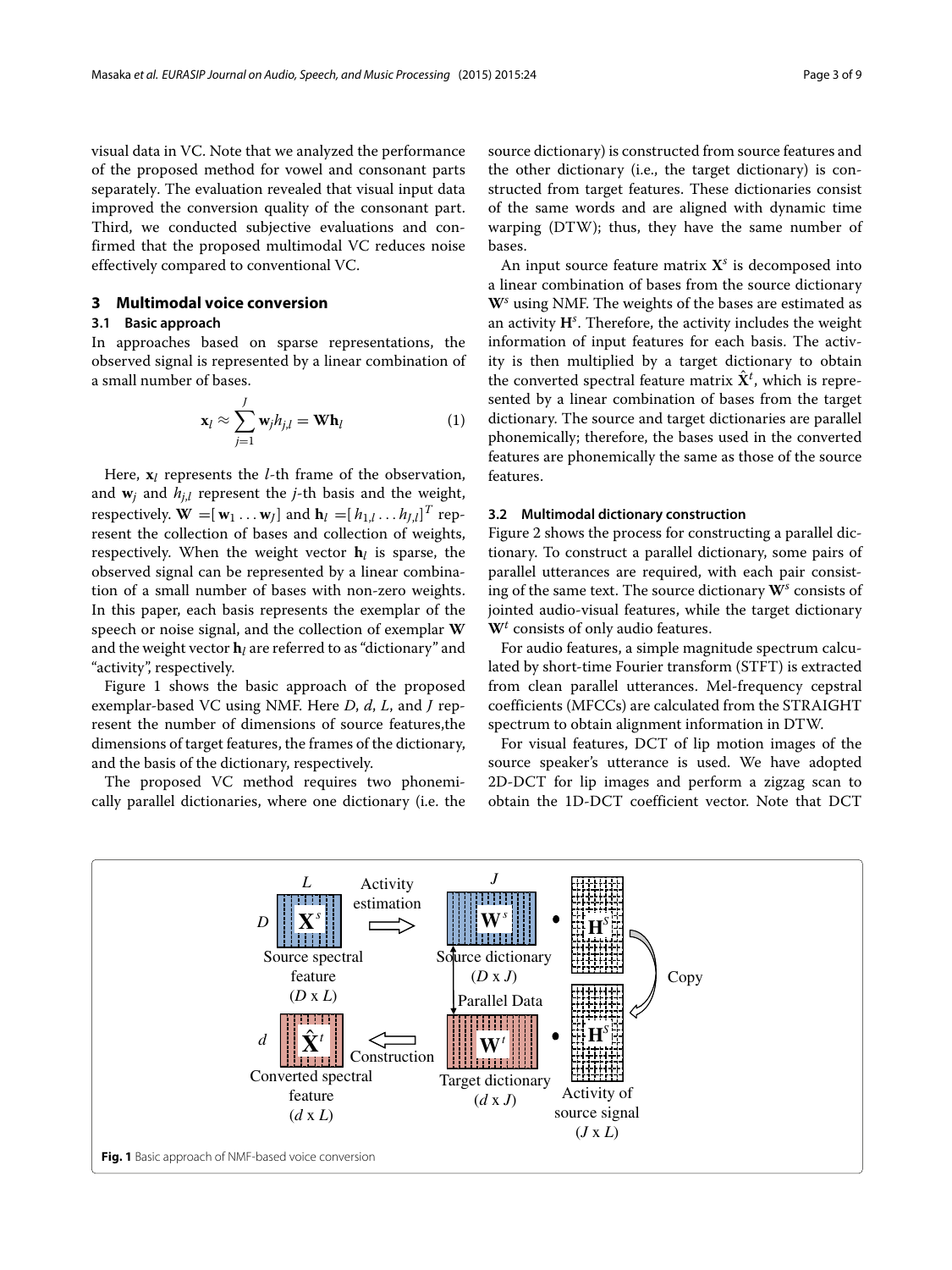

<span id="page-3-0"></span>coefficients contain negative data; therefore, we added constant value to satisfy the non-negativity constraint of NMF such that the scale of the frame data is not changed. The visual features extracted from images taken by commonly-used cameras are interpolated by spline interpolation to fill the sampling rate gap between audio features. Aligned audio and visual features of the source speaker are joined and used as a source feature. The source and target dictionaries are constructed by lining up each of the features extracted from parallel utterances.

<span id="page-3-1"></span>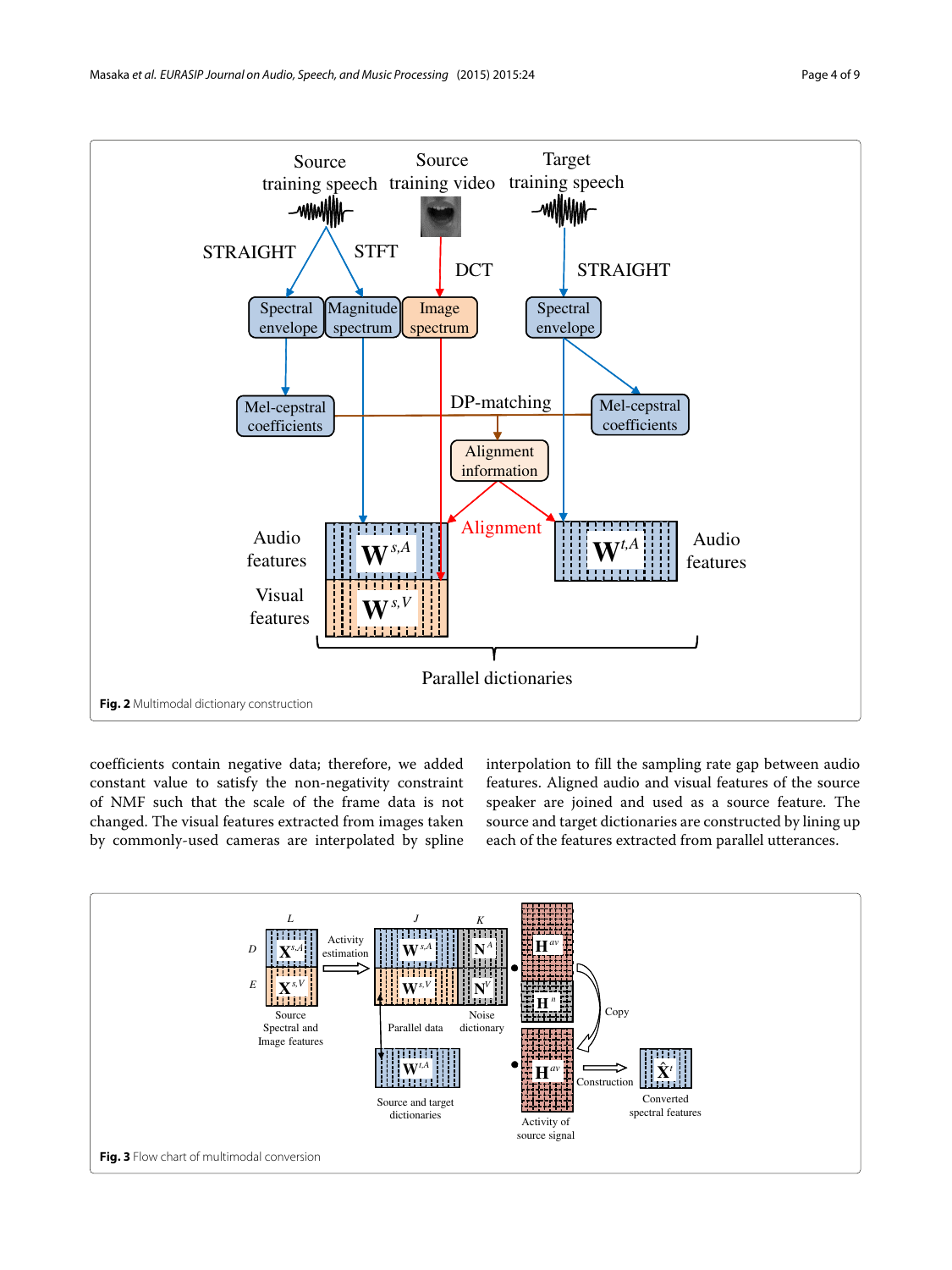|       | Number of digits Total number of utterances Dictionary and test data |            |
|-------|----------------------------------------------------------------------|------------|
| Total | 50                                                                   | ${40, 10}$ |
|       | 10                                                                   | ${10,0}$   |
|       | 9                                                                    | ${6,3}$    |
| Β     |                                                                      | ${6,1}$    |
|       | 10                                                                   | ${8,2}$    |
| 5     | 8                                                                    | ${6,2}$    |
|       | 6                                                                    | ${4,2}$    |

<span id="page-4-1"></span>**Table 1** Experimental data

The audio feature of the noise dictionary is extracted from the before- and after-utterance sections in the inputnoisy audio signal. Note that the visual feature of the noise dictionary is extracted in the same way.

### **3.3 Estimation of activity from noisy source signals using NMF with a combination weight**

In the exemplar-based approach, the spectrum of the noisy source signal at a frame is approximately expressed by a non-negative linear combination of the source dictionary, noise dictionary, and their activities.

$$
\mathbf{x} = \mathbf{x}^{s} + \mathbf{x}^{n}
$$
\n
$$
\approx \sum_{j=1}^{J} \mathbf{w}_{j}^{s} h_{j}^{av} + \sum_{k=1}^{K} \mathbf{w}_{k}^{n} h_{k}^{n}
$$
\n
$$
= [\mathbf{W}^{s} \mathbf{N}] \begin{bmatrix} \mathbf{h}^{av} \\ \mathbf{h}^{n} \end{bmatrix} \text{ s.t. } \mathbf{h}^{av}, \mathbf{h}^{n} \ge 0
$$
\n
$$
= \mathbf{W} \mathbf{h} \quad \text{s.t.} \quad \mathbf{h} \ge 0 \tag{2}
$$

Here,  $x^s$  and  $x^n$  represent the spectrum of the source signal and the noise, respectively. **W***<sup>s</sup>* , **N**, and **h***av* and  $h^n$  represent the source dictionary, the noise dictionary and their activities at a frame, respectively. Note that all spectra are normalized for each frame.

Figure [3](#page-3-1) shows a flow chart describing the proposed method. Here,  $\mathbf{X}^{s,A}$  (D × L),  $\mathbf{X}^{s,V}(\mathbf{E} \times \mathbf{L})$ ,  $\mathbf{W}^{s,A}(\mathbf{D} \times \mathbf{J})$ ,  $\mathbf{W}^{s,V}(\mathbf{E} \times \mathbf{J}), \quad \mathbf{N}^A(\mathbf{D} \times \mathbf{K}), \quad \mathbf{N}^V(\mathbf{E} \times \mathbf{K}), \quad \mathbf{H}^{av}(\mathbf{J} \times \mathbf{L}),$  $\mathbf{H}^{n}(\mathbf{K} \times \mathbf{L})$ , and  $\mathbf{W}^{t,A}(\mathbf{D}^{\prime} \times \mathbf{J})$  represent the source audio signal, source visual signal, source audio dictionary, source visual dictionary, audio noise dictionary, visual

noise dictionary, audio-visual activity, noise activity and target audio dictionary, respectively.

The joint matrix **h** is estimated on the basis of NMF with the sparse constraint that minimizes a cost function [\[4\]](#page-7-3). Previously, we used simple NMF without considering the weights of audio and visual parameters when estimating the activity [\[27\]](#page-8-5). Thus, we introduce audio-visual weights  $\alpha$  and  $\beta$  because we must adjust the weight depending on the signal-to-noise ratio (SNR) and the new cost function as follows.

<span id="page-4-0"></span>
$$
\alpha d\left(\mathbf{x}^{s,A}, \left[\mathbf{W}^{s,A} \ \mathbf{N}^A\right] \mathbf{h}\right) + \beta d\left(\mathbf{x}^{s,V}, \left[\mathbf{W}^{s,V} \ \mathbf{N}^V\right] \mathbf{h}\right) \\ + ||\lambda \cdot \mathbf{x} \ \mathbf{h}||_1 \ \ s.t. \ \ \mathbf{h} \geq 0 \tag{3}
$$

Here, the first and second terms are the Kullback-Leibler (KL) divergence of audio data and visual data, respectively. The third term is the sparsity constraint with the L1-norm regularization term that causes **h** to be sparse. The symbol .∗ denotes element-wise multiplication. The weights of the sparsity constraints can be defined for each exemplar by defining  $\lambda^T = [\lambda_1 \dots \lambda_J \dots \lambda_{J+K}]$ . Here, the weights for source exemplars  $[\lambda_1 \dots \lambda_l]$  are set to 0.1, and those for noise exemplars  $[\lambda_{J+1} \dots \lambda_{J+K}]$  are set to 0.

Note that the human voice has sparseness; however, noise signals do not. Therefore, we separate the human voice and noisy signals using NMF sparseness constraint λ. We experimentally set the value of λ of speech to 0.1 and of noise to 0 [\[5,](#page-7-4) [29\]](#page-8-7) because the spectrum of the source signal should be expressed with a sparse representation of the source exemplars and the noise spectrum should not be expressed with a sparse representation.

**h** minimizing [\(3\)](#page-4-0) is iteratively estimated by applying the following update rule.

$$
h_j \leftarrow h_j \frac{\sum\limits_{d}^{D} f_d + \sum\limits_{e}^{E} g_e}{\alpha + \beta + \lambda_j}
$$
 (4)

$$
\mathbf{f}_d = \alpha W_{d,j}^{s,A} \alpha x_d^a / (\alpha \mathbf{W}^{s,A} \mathbf{h}^{av})_d \tag{5}
$$

$$
\mathbf{g}_e = \beta W_{e,j}^{s,V} \beta x_e^{\nu} / (\beta \mathbf{W}^{s,V} \mathbf{h}^{av})_e \tag{6}
$$

<span id="page-4-2"></span>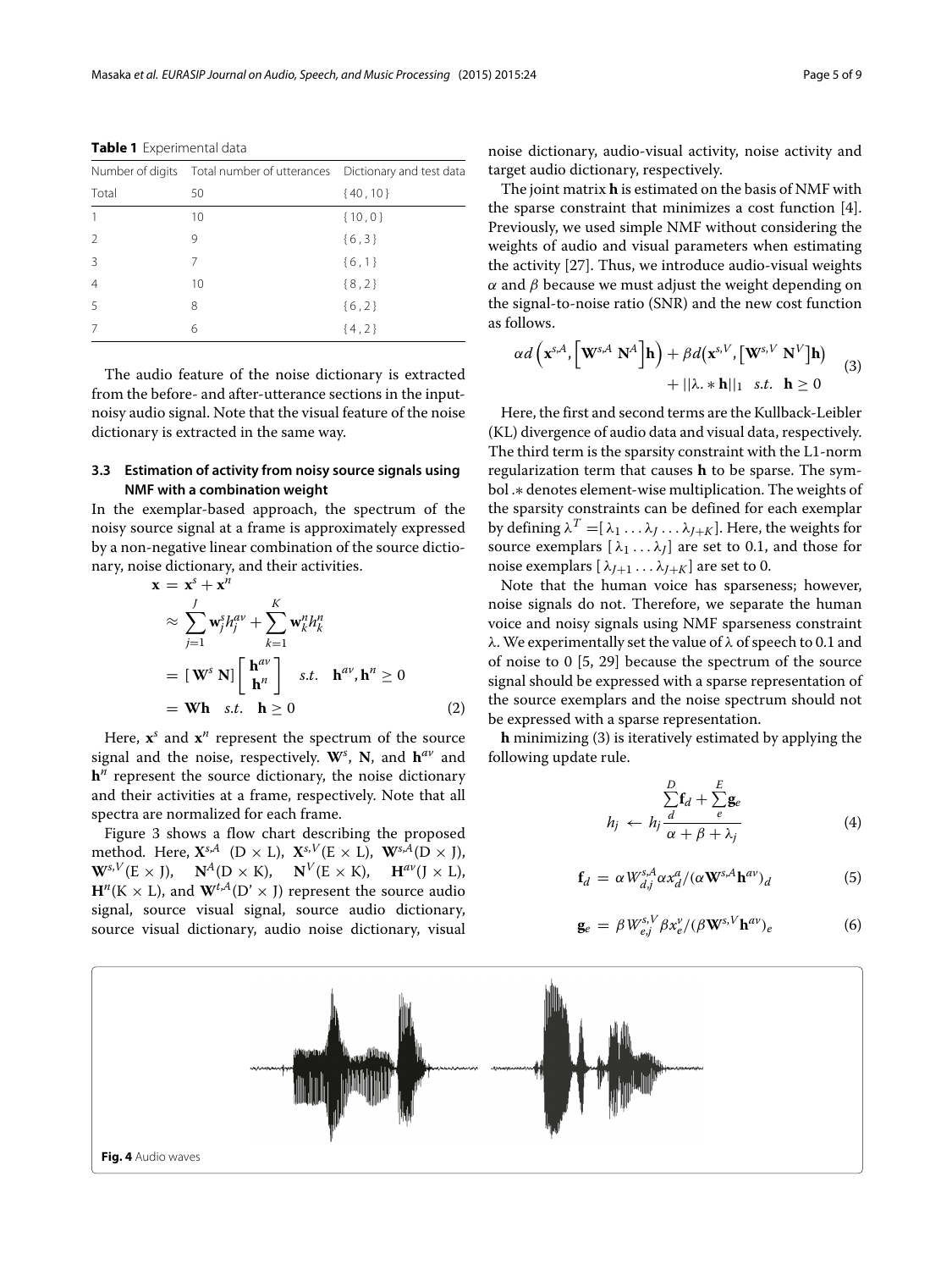

<span id="page-5-1"></span>Here, *D* and *E* represent the dimensions of the audio and visual dictionaries, respectively.

#### **3.4 Target speech construction**

From the estimated joint matrix **h**, the activity of the source signal **h***av* is extracted, and using the activity and the target dictionary, the converted spectral features are constructed.

$$
\hat{\mathbf{x}}^t = \mathbf{W}^{t, A} \mathbf{h}^{av} \tag{7}
$$

The input source and converted spectral features are expressed as a STRAIGHT spectrum. Thus, the target speech is synthesized using a STRAIGHT synthesizer. The other features extracted by STRAIGHT analysis, such as F0 and the aperiodic components, are used to synthesize the converted signal without conversion.

#### <span id="page-5-0"></span>**4 Experimental results**

#### **4.1 Experimental conditions**

The proposed multimodal VC technique was evaluated by comparing it with an exemplar-based audio-input method [\[5\]](#page-7-4) and a conventional GMM-based method [\[6\]](#page-7-5) in a speaker-conversion task using clean speech data and noise-added speech data.

The source speaker was a Japanese male, and the target speaker was a Japanese female. The target female audio data was taken from the CENSREC-1-AV [\[30\]](#page-8-8) database. We recorded the source male audio-visual data with the same text as the target female utterances. Table [1](#page-4-1) shows the content of the audio data taken from the CENSREC-1-AV database. We used a video camera (HDR-CX590, SONY) and a pin microphone (ECM-66B, SONY) for recording. We recorded audio and visual data simultaneously in a dark anechoic room. The camera was positioned 65 cm from the speaker and 130 cm from the floor.

Figures [4](#page-4-2) and [5](#page-5-1) show the recorded audio waves and lip images, respectively. We labelled the recorded audio data manually and used the labelled data in a subsequent experiment. The sampling rate of the audio data in each database was 8 kHz, and the frame shift was 5 ms.

A total of 40 utterances of clean continuous digital speech were used to construct parallel dictionaries in the NMF-based methods. These utterances were also used to train the GMM in the GMM-based method. Ten randomly selected utterances of clean and noisy continuous digital speech were used in the evaluation. Table [1](#page-4-1) shows the content of the database, dictionary, and test data. We used the noise data from the CENSREC-C-1 [\[31\]](#page-8-9) database. The noisy speech was created by adding white noise or a noise signal recorded in a car, airport, restaurant, or subway to the clean speech data. The SNRs were 0, 10, and 20 dB. The noise dictionary was extracted from the beforeand after-utterance sections in the evaluation sentence. The average number of noisy frames was 223.

In the NMF-based methods, a 257-dimensional magnitude spectrum was used for the source and noise dictionaries and a 512-dimensional STRAIGHT spectrum was used for the target dictionary. STRAIGHT analysis

<span id="page-5-2"></span>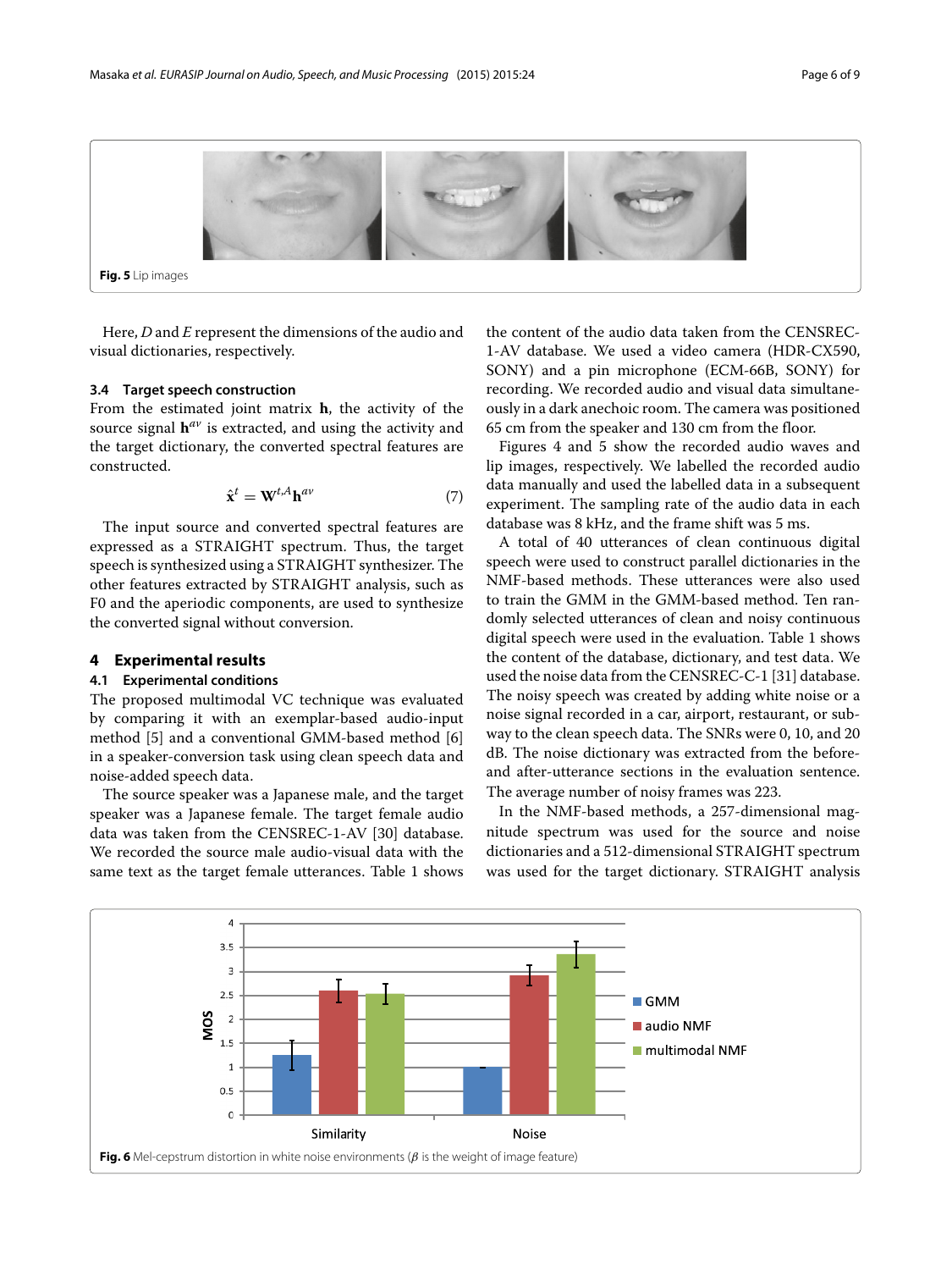| Noise      | Audio NMF | Multimodal NMF |  |
|------------|-----------|----------------|--|
| White      | 3.113     | 2.788          |  |
| Car        | 3.041     | 2.896          |  |
| Airport    | 2.978     | 2.869          |  |
| Restaurant | 3.021     | 2.893          |  |
| Subway     | 3.064     | 3.006          |  |
|            |           |                |  |

<span id="page-6-0"></span>**Table 2** MCD in each noisy environment [dB]

could not express the noise spectrum well. To express the noisy source speech with a sparse representation of source and noise dictionaries, a simple magnitude spectrum was used to construct the source and noise dictionaries. The DFT length was 40 ms. The number of iterations used to estimate the activity was 300. In the GMM-based method, the 1*st* through 24*th* MFCC obtained from the STRAIGHT spectrum were used as feature vectors. The number of mixtures was 32.

The frame rate of the visual data was 30 fps. The lip image size was  $130 \times 80$  pixels. For visual features, 50dimensions of the DCT coefficient of the lip motion images of the source speaker's utterance were used. We introduced segment features for the DCT coefficient that consist of consecutive frames (two frames before and two frames after). Therefore, the total dimension of the visual feature was 250. For the weights of the audio-visual feature,  $\alpha$  was 1, and  $\beta$  was changed to 10 from 1.

#### **4.2 Results and discussion**

Figure [6](#page-5-2) shows the mel-cepstral distortion (MCD) between the target signal and converted signals. The MCD is defined as follows.

MCD [dB] = 10/ ln 10 
$$
\sqrt{2 \sum_{d=1}^{24} (mc_d^t - \hat{mc}_d^t)^2}
$$
 (8)

Here,  $mc_d^t$  and  $\hat{mc}_d^t$  represent the  $d^{th}$  coefficient of the target and the converted mel-cepstra, respectively. We calculated the mel-cepstra from the converted

**Table 3** Improvement ratio of MCD

<span id="page-6-1"></span>

| Phoneme    | Audio NMF | Multimodal NMF |  |
|------------|-----------|----------------|--|
|            |           |                |  |
| Vowels     | 1.508     | 1.620          |  |
| Consonants | 1477      | 1.676          |  |

STRAIGHT spectrum. Figure [6](#page-5-2) shows that the distortion of the proposed method is lower than that of the conventional NMF and GMM-based methods in noisy environments. The proposed method obtained lower distortion than the non-weighted method ( $\beta = 1$ ) by selecting an optimal image feature weight. These results indicate the effectiveness of the proposed method.

For an SNR of 0 dB, the best performance of the proposed method was 2.976 dB ( $\beta$  = 5), which is 0.338 dB less than that of audio-input NMF. In addition, for an SNR of 20 dB, the best performance was 2.674 dB ( $\beta$  = 7), which is 0.271 lower than audio-input NMF. Therefore, the performance difference between the conventional NMF method and the proposed method was greater in a low SNR environment.

In a clean environment, the proposed method did not show significant difference when compared with audioinput NMF.

We also investigated the effectiveness of the proposed method in various noisy environments. Table [2](#page-6-0) shows the MCD in each noisy environment, where the SNR was 10 dB and the image feature weight  $\beta$  was set to 5. Table [2](#page-6-0) shows that the MCD of the proposed method is less than that of audio-input NMF in each noisy environment. Thus, we confirm the effectiveness of the proposed method in various noisy environments.

In addition, we calculated the improvement ratio for vowels and consonants using the labelled data. We used the mel-cepstral distortion ratio (MCDR) to evaluate improvement ratio. These values are shown in Table [3.](#page-6-1) The MCDR is defined as follows.

$$
MCDR = \frac{\sqrt{\sum_{d=1}^{24} (mc_d^t - mc_d^s)^2}}{\sqrt{\sum_{d=1}^{24} (mc_d^t - \hat{mc}_d^t)^2}}
$$
(9)

<span id="page-6-2"></span>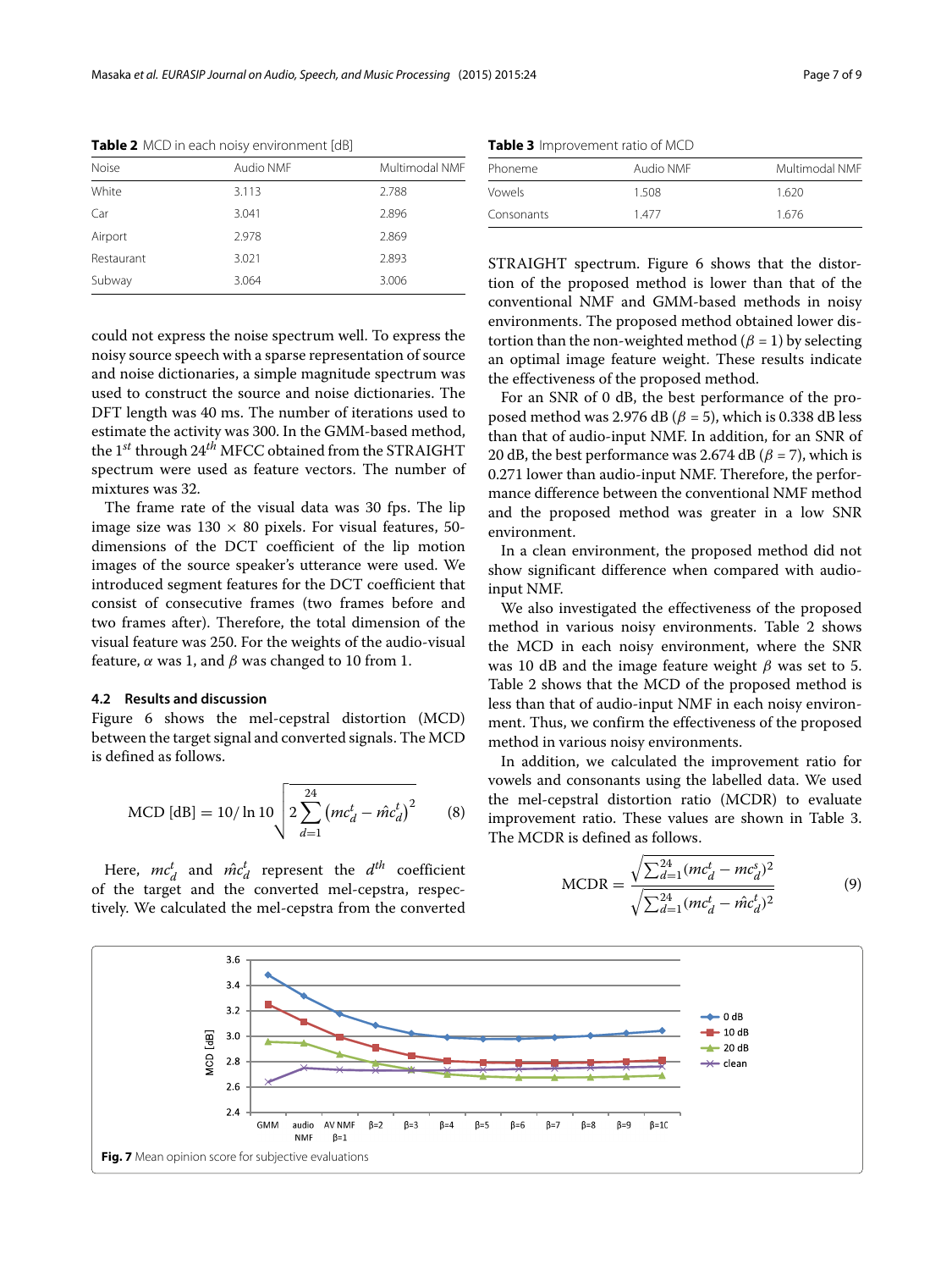Here,  $mc_d^s$  represents the  $d^{th}$  coefficient of the source signal. The SNR was 10 dB and the image feature weight  $\beta$  was 5 in this experiment. Table [3](#page-6-1) shows that the performance of the proposed method outperforms audio-input NMF in the evaluation of both vowels and consonants. In audio-input conversion, the improvement ratio of vowels is better than that of consonants; however, in audio-visual conversion, the improvement ratio of consonants is better because image features compensate for the conversion of the consonant part, which is degraded by the noisy signal in audio-input conversion.

We also performed a mean opinion score (MOS) test [\[32\]](#page-8-10) on the similarity and noise suppression of the converted speech. The opinion score was set to a 5 point scale (5; excellent, 4; good, 3; fair, 2; poor, 1; bad). The tests were performed with 11 subjects. For the evaluation of similarity, each subject listened to the converted speech and evaluated how similar the sample was to the target speech. For the evaluation of noise suppression, each subject listened to the converted speech and evaluated the degree of noise suppression in the sample.

Figure [7](#page-6-2) shows the results of the MOS test. The error bars show 95 % confidence intervals. As can be seen, the performance of the GMM-based method degraded considerably. This may be because the noise caused unexpected mapping in the GMM-based method. Conversely, the performance degradations of the VC methods based on our proposed multimodal NMF, and audio NMF were less than that of the GMM-based method. In addition, in the noise suppression test, the proposed method obtained a higher score than the other two methods. This result demonstrates the noise robustness of the proposed multimodal VC method.

#### <span id="page-7-11"></span>**5 Conclusions**

We have proposed multimodal VC using NMF based on the idea of sparse representation and introduced the weight of audio-visual features. In the proposed method, the joint audio-visual feature is used as the source feature. Noisy audio-visual features are then decomposed into a linear combination of the clean audio-visual feature and the noise feature. By replacing the source speaker's audiovisual feature with the target speaker's audio feature, the voice individuality of the source speaker is converted to the target speaker. Furthermore, we have introduced audio-visual weights and formulated a new cost function. By selecting an optimal weight of the image feature, we achieve good transformation accuracy. Our experimental results demonstrate the superior effectiveness of the proposed VC technique compared with conventional audioinput NMF and GMM-based VC. In addition, we have shown that the proposed method is effective in several noisy environments.

#### **Competing interests**

The authors declare that they have no competing interests.

#### **Author details**

<sup>1</sup> Graduate School of System Informatics, Kobe University, 1-1 Rokkodai, Nada-ku, 657-8501 Kobe, Japan. 2Organization of Advanced Science and Technology, Kobe University, 1-1 Rokkodai, Nada-ku, 657-8501 Kobe, Japan.

#### Received: 26 December 2014 Accepted: 8 June 2015 Published online: 04 September 2015

#### **References**

- <span id="page-7-0"></span>1. DD Lee, HS Seung, Algorithms for non-negative matrix factorization. Advances in Neural Information Processing System 13, 556–562 (2000)
- <span id="page-7-1"></span>2. T Virtanen, Monaural sound source separation by non-negative matrix factorization with temporal continuity and sparseness criteria. IEEE Trans. Audio, Speech, Lang. Process. **15**(3), 1066–1074 (2007)
- <span id="page-7-2"></span>3. MN Schmidt, RK Olsson, in Interspeech. Single-channel speech separation using sparse non-negative matrix factorization (Pittsburgh, Pennsylvania, USA, 2006)
- <span id="page-7-3"></span>4. JF Gemmeke, T Viratnen, A Hurmalainen, Exemplar-based sparse representations for noise robust automatic speech recognition. IEEE Trans. Audio, Speech and Language Processing. **19**(7), 2067–2080 (2011)
- <span id="page-7-4"></span>5. R Takashima, T Takiguchi, Y Ariki, in SLT. Exemplar-based voice conversion in noisy environment (Miami, Florida, USA, 2012), pp. 313–317
- <span id="page-7-5"></span>6. Y Stylianou, O Cappe, E Moilines, Continuous probabilistic transform for voice conversion. IEEE Trans. Speech and Audio Processing. **6**(2), 131–142 (1998)
- <span id="page-7-6"></span>7. G Potamianos, HP Graf, in ICASSP. Discriminative training of HMM stream exponents for audio-visual speech recognition (Seattle, Washingron, USA, 1998), pp. 3733–3736
- <span id="page-7-7"></span>8. A Verma, T Faruquie, C Neti, S Basu, A Senior, in ASRU. Late integration in audio-visual continuous speech recognition (Keystone, Colorado, USA, 1999)
- <span id="page-7-8"></span>9. MJ Tomlinson, MJ Russell, NM Brooke, in ICASSP. Integrating audio and visual information to provide highly robust speech recognition (Atlanta, Georgia, USA, 1996), pp. 821–824
- <span id="page-7-9"></span>10. Y Komai, N Yang, T Takiguchi, Y Ariki, in ACM Multimedia. Robust aam-based audio-visual speech recognition against face direction changes (Nara, Japan, 2012), pp. 1161–1164
- <span id="page-7-10"></span>11. Timothy F, GJE Cootes, CJ Taylor, Active appearance models. IEEE Trans. Pattern. Anal. Mach. Intell. **23**, 681–685 (2001)
- <span id="page-7-12"></span>12. C Veaux, X Robet, in Interspeech. Intonation conversion from neutral to expressive speech (Florence, Italy, 2011), pp. 2765–2768
- <span id="page-7-13"></span>13. R Aihara, R Takashima, T Takiguchi, Y Ariki, GMM-based emotional voice conversion using spectrum and prosody features. Am. J. Signal Process. **2**(5), 134–138 (2012)
- <span id="page-7-14"></span>14. K Nakamura, T Toda, H Saruwatari, K Shikano, Speaking-aid systems using GMM-based voice conversion for electrolaryngeal speech. Speech Comm. **54**(1), 134–146 (2012)
- <span id="page-7-15"></span>15. R Aihara, R Takashima, T Takiguchi, Y Ariki, in ICASSP. Individuality-preserving voice conversion for articulation disorders based on Non-negative Matrix Factorization (Lyon, France, 2013), pp. 8037–8040
- <span id="page-7-16"></span>16. K Nakamura, T Toda, H Saruwatari, K Shikano, in Interspeech. Speaking aid system for total laryngectomees using voice conversion of body transmitted artificial speech (Pittsburgh, Pennsylvania, USA, 2006), pp. 148–151
- <span id="page-7-17"></span>17. A Kain, MW Macon, in ICASSP. Spectral voice conversion for text-to-speech synthesis (Las Vegas, Nevada, USA, 1998), pp. 285–288
- <span id="page-7-18"></span>18. M Abe, S Nakamura, K Shikano, H Kuwabara, in ICASSP, Esophageal speech enhancement based on statistical voice conversion with Gaussian mixture models (New York, USA, 1988), pp. 655–658
- <span id="page-7-19"></span>19. H Valbret, E Moulines, JP Tubach, Voice transformation using PSOLA technique. Speech Comm. **11**, 175–187 (1992)
- <span id="page-7-20"></span>20. T Toda, A Black, K Tokuda, Voice conversion based on maximum likelihood estimation of spectral parameter trajectory. IEEE Trans. Audio, Speech, Lang. Process. **15**(8), 2222–2235 (2007)
- <span id="page-7-21"></span>21. E Helander, T Virtanen, J Nurminen, M Gabbouj, Voice conversion using partial least squares regression. IEEE Trans. Audio, Speech, Lang. Process. **18**, 912–921 (2010)